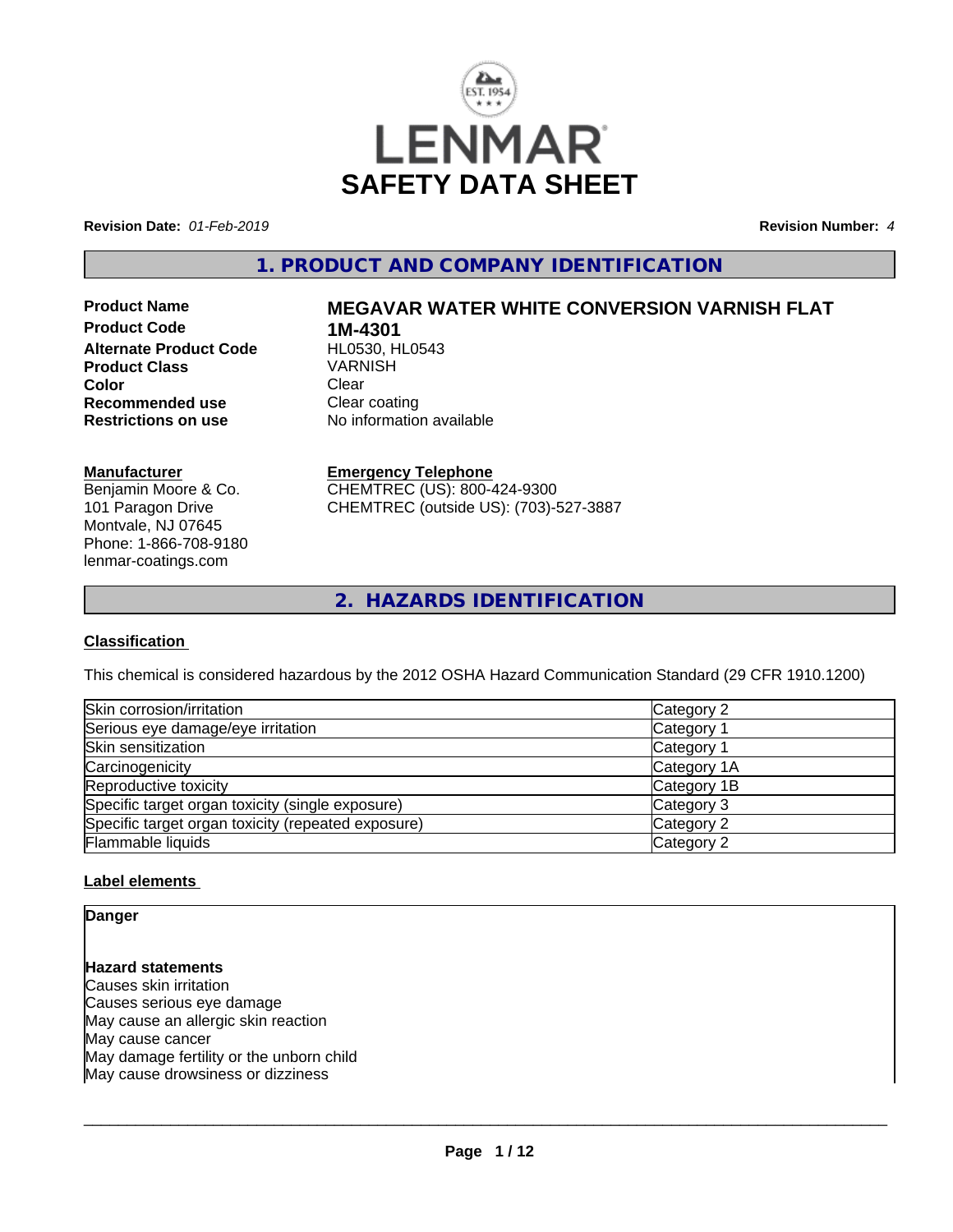

#### **Precautionary Statements - Prevention**

Obtain special instructions before use Do not handle until all safety precautions have been read and understood Use personal protective equipment as required Wash face, hands and any exposed skin thoroughly after handling Contaminated work clothing should not be allowed out of the workplace Wear protective gloves Do not breathe dust/fume/gas/mist/vapors/spray Use only outdoors or in a well-ventilated area Keep away from heat, hot surfaces, sparks, open flames and other ignition sources. No smoking Keep container tightly closed Ground/bond container and receiving equipment Use explosion-proof electrical/ventilating/lighting/equipment Use only non-sparking tools Take precautionary measures against static discharge Keep cool

#### **Precautionary Statements - Response**

IF exposed or concerned: Get medical advice/attention

## **Eyes**

IF IN EYES: Rinse cautiously with water forseveral minutes. Remove contact lenses, if present and easy to do. Continue rinsing

Immediately call a POISON CENTER or doctor/physician

**Skin**

If skin irritation or rash occurs: Get medical advice/attention

IF ON SKIN (or hair): Remove/Take off immediately all contaminated clothing. Rinse skin with water/shower Wash contaminated clothing before reuse

### **Inhalation**

IF INHALED: Remove victim to fresh air and keep at rest in a position comfortable for breathing

**Fire**

In case of fire: Use CO2, dry chemical, or foam for extinction

## **Precautionary Statements - Storage**

Store locked up

Store in a well-ventilated place. Keep container tightly closed

#### **Precautionary Statements - Disposal**

Dispose of contents/container to an approved waste disposal plant

## **Hazards not otherwise classified (HNOC)**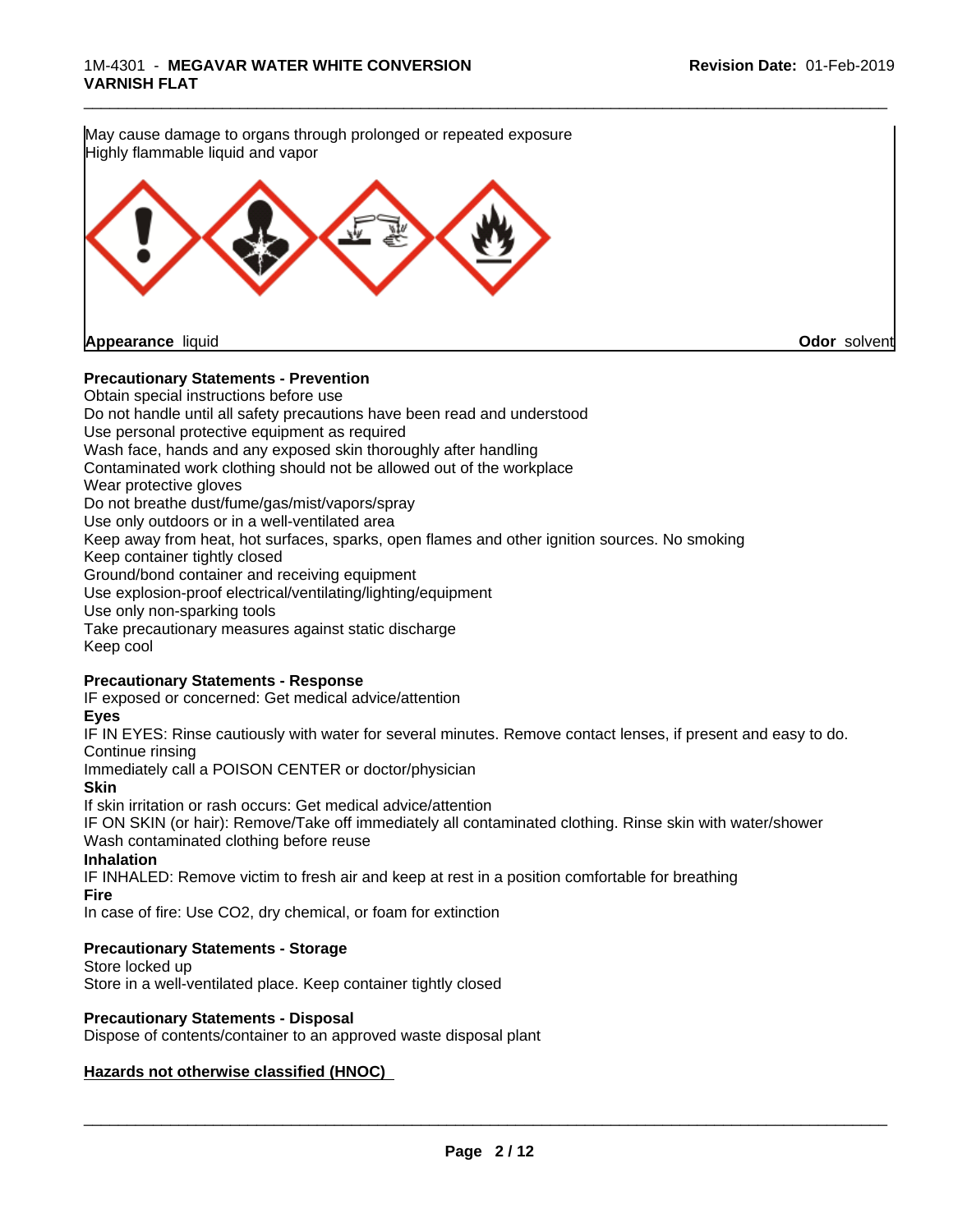#### Not applicable

#### **Other information**

No information available

## **Other hazards**

 **IMPORTANT:** Designed to be mixed with other components. Mixture will have hazards of all components. Before opening packages, read all warning labels. Follow all precautions.

## **3. COMPOSITION INFORMATION ON COMPONENTS**

\_\_\_\_\_\_\_\_\_\_\_\_\_\_\_\_\_\_\_\_\_\_\_\_\_\_\_\_\_\_\_\_\_\_\_\_\_\_\_\_\_\_\_\_\_\_\_\_\_\_\_\_\_\_\_\_\_\_\_\_\_\_\_\_\_\_\_\_\_\_\_\_\_\_\_\_\_\_\_\_\_\_\_\_\_\_\_\_\_\_\_\_\_

| <b>Chemical name</b>         | CAS No.    | Weight-%    |
|------------------------------|------------|-------------|
| n-Butyl acetate              | 123-86-4   | $20 - 25$   |
| Isobutyl alcohol             | 78-83-1    | $5 - 10$    |
| Ethanol                      | 64-17-5    | $5 - 10$    |
| Acetone                      | 67-64-1    | $5 - 10$    |
| VM&P naphtha                 | 64742-89-8 | 1 - 5       |
| Toluene                      | 108-88-3   | 1 - 5       |
| Silica, amorphous            | 7631-86-9  | $1 - 5$     |
| Isopropyl alcohol            | 67-63-0    | 1 - 5       |
| Methyl ethyl ketoxime        | 96-29-7    | $0.1 - 0.5$ |
| Octane                       | 111-65-9   | $0.1 - 0.5$ |
| Heptane                      | 142-82-5   | $0.1 - 0.5$ |
| 2-Methoxy-1-propanol acetate | 70657-70-4 | $0.1 - 0.5$ |

## **4. FIRST AID MEASURES**

## **Description of first aid measures**

| <b>General Advice</b>                            | If symptoms persist, call a physician. Show this safety data sheet to the doctor in<br>attendance.                                                                                                                                  |
|--------------------------------------------------|-------------------------------------------------------------------------------------------------------------------------------------------------------------------------------------------------------------------------------------|
| <b>Eye Contact</b>                               | Immediate medical attention is required. Immediately flush with plenty of water.<br>After initial flushing, remove any contact lenses and continue flushing for at least<br>15 minutes.                                             |
| <b>Skin Contact</b>                              | Wash off immediately with soap and plenty of water while removing all<br>contaminated clothes and shoes. If skin irritation persists, call a physician. Wash<br>clothing before reuse. Destroy contaminated articles such as shoes. |
| <b>Inhalation</b>                                | Move to fresh air. If symptoms persist, call a physician.<br>If not breathing, give artificial respiration. Call a physician immediately.                                                                                           |
| Ingestion                                        | Clean mouth with water and afterwards drink plenty of water. Do not induce<br>vomiting without medical advice. Never give anything by mouth to an unconscious<br>person. Consult a physician.                                       |
| <b>Protection Of First-Aiders</b>                | Use personal protective equipment.                                                                                                                                                                                                  |
| <b>Most Important</b><br><b>Symptoms/Effects</b> | May cause allergic skin reaction.                                                                                                                                                                                                   |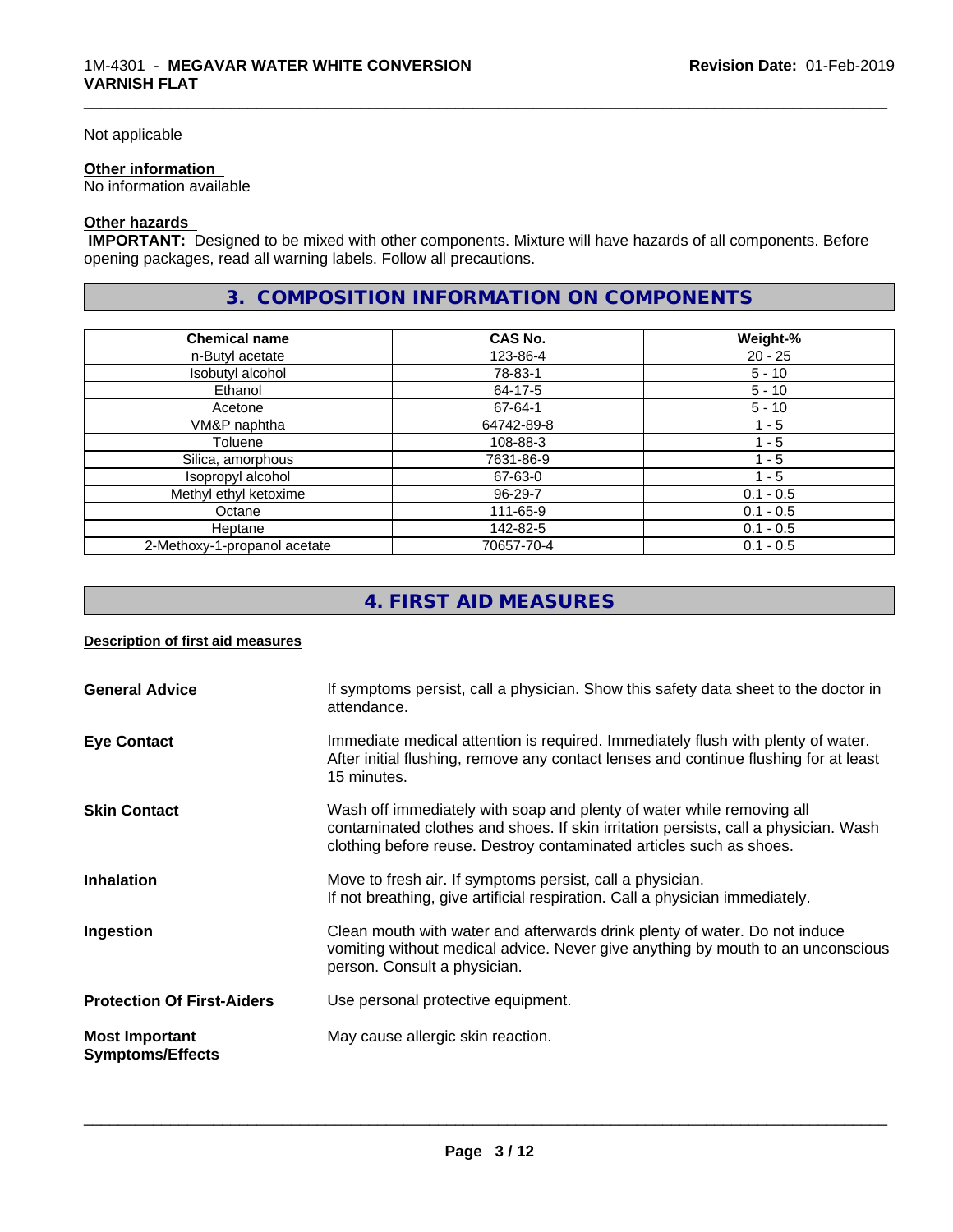|                                         | <b>Notes To Physician</b>                                       | Treat symptomatically. |                                                                                                                                                                                                                                                                                                |                                                                                                                 |
|-----------------------------------------|-----------------------------------------------------------------|------------------------|------------------------------------------------------------------------------------------------------------------------------------------------------------------------------------------------------------------------------------------------------------------------------------------------|-----------------------------------------------------------------------------------------------------------------|
| 5. FIRE-FIGHTING MEASURES               |                                                                 |                        |                                                                                                                                                                                                                                                                                                |                                                                                                                 |
|                                         | <b>Flammable Properties</b>                                     |                        |                                                                                                                                                                                                                                                                                                | Vapors may travel considerable distance to a source of<br>ignition and flash back. Vapors may cause flash fire. |
|                                         | <b>Suitable Extinguishing Media</b>                             |                        | Foam, dry powder or water. Use extinguishing measures<br>that are appropriate to local circumstances and the<br>surrounding environment.                                                                                                                                                       |                                                                                                                 |
| <b>Firefighters</b>                     | <b>Protective Equipment And Precautions For</b>                 |                        | As in any fire, wear self-contained breathing apparatus<br>pressure-demand, MSHA/NIOSH (approved or equivalent)<br>and full protective gear.                                                                                                                                                   |                                                                                                                 |
|                                         | <b>Hazardous combustion products</b>                            |                        | Burning may result in carbon dioxide, carbon monoxide<br>and other combustion products of varying composition<br>which may be toxic and/or irritating.                                                                                                                                         |                                                                                                                 |
|                                         | <b>Specific Hazards Arising From The Chemical</b>               |                        | Flammable. Flash back possible over considerable<br>distance. Keep product and empty container away from<br>heat and sources of ignition. Closed containers may<br>rupture if exposed to fire or extreme heat. Thermal<br>decomposition can lead to release of irritating gases and<br>vapors. |                                                                                                                 |
|                                         | <b>Sensitivity To Mechanical Impact</b>                         |                        | No                                                                                                                                                                                                                                                                                             |                                                                                                                 |
| <b>Sensitivity To Static Discharge</b>  |                                                                 | Yes                    |                                                                                                                                                                                                                                                                                                |                                                                                                                 |
| <b>Method</b>                           | <b>Flash Point Data</b><br>Flash Point (°F)<br>Flash Point (°C) |                        | 39.0<br>3.9<br><b>PMCC</b>                                                                                                                                                                                                                                                                     |                                                                                                                 |
|                                         | <b>Flammability Limits In Air</b>                               |                        |                                                                                                                                                                                                                                                                                                |                                                                                                                 |
|                                         | Lower flammability limit:<br><b>Upper flammability limit:</b>   |                        | Not available<br>Not available                                                                                                                                                                                                                                                                 |                                                                                                                 |
| NFPA                                    | Health: 2                                                       | Flammability: 3        | <b>Instability: 1</b>                                                                                                                                                                                                                                                                          | <b>Special: Not Applicable</b>                                                                                  |
| <b>NFPA Legend</b><br>0 - Not Hazardous |                                                                 |                        |                                                                                                                                                                                                                                                                                                |                                                                                                                 |

- 1 Slightly
- 2 Moderate
- 3 High
- 4 Severe

*The ratings assigned are only suggested ratings, the contractor/employer has ultimate responsibilities for NFPA ratings where this system is used.*

*Additional information regarding the NFPA rating system is available from the National Fire Protection Agency (NFPA) at www.nfpa.org.*

## **6. ACCIDENTAL RELEASE MEASURES**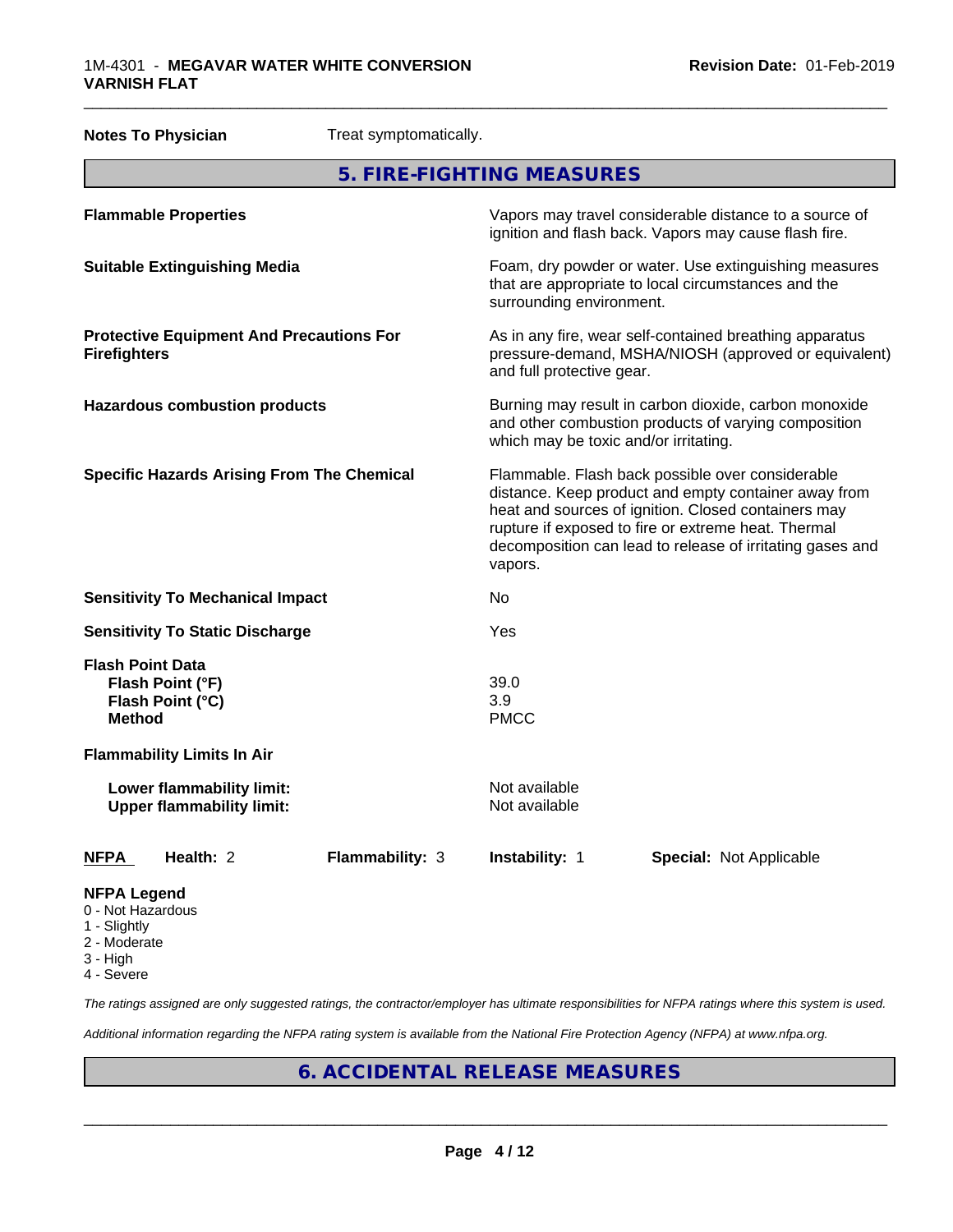| <b>Personal Precautions</b><br>Remove all sources of ignition. Take precautions to prevent flashback. Ground<br>and bond all containers and handling equipment. Take precautionary measures<br>against static discharges. Ensure adequate ventilation. Avoid contact with skin,<br>eyes and clothing. Use personal protective equipment.<br><b>Other Information</b><br>Prevent further leakage or spillage if safe to do so. Do not allow material to<br>contaminate ground water system. Prevent product from entering drains. Do not<br>flush into surface water or sanitary sewer system. Local authorities should be<br>advised if significant spillages cannot be contained. |                                                                                                                                                                                                                                                                                                                                                                                                                                                                                                                                                                                                                                                                                           |  |                                                                                           |
|------------------------------------------------------------------------------------------------------------------------------------------------------------------------------------------------------------------------------------------------------------------------------------------------------------------------------------------------------------------------------------------------------------------------------------------------------------------------------------------------------------------------------------------------------------------------------------------------------------------------------------------------------------------------------------|-------------------------------------------------------------------------------------------------------------------------------------------------------------------------------------------------------------------------------------------------------------------------------------------------------------------------------------------------------------------------------------------------------------------------------------------------------------------------------------------------------------------------------------------------------------------------------------------------------------------------------------------------------------------------------------------|--|-------------------------------------------------------------------------------------------|
|                                                                                                                                                                                                                                                                                                                                                                                                                                                                                                                                                                                                                                                                                    |                                                                                                                                                                                                                                                                                                                                                                                                                                                                                                                                                                                                                                                                                           |  | See Section 12 for additional Ecological Information.<br><b>Environmental precautions</b> |
| <b>Methods for Cleaning Up</b>                                                                                                                                                                                                                                                                                                                                                                                                                                                                                                                                                                                                                                                     | Dam up. Soak up with inert absorbent material. Use a non-sparking or explosion<br>proof means to transfer material to a sealed, appropriate container for disposal.<br>Clean contaminated surface thoroughly.                                                                                                                                                                                                                                                                                                                                                                                                                                                                             |  |                                                                                           |
|                                                                                                                                                                                                                                                                                                                                                                                                                                                                                                                                                                                                                                                                                    | 7. HANDLING AND STORAGE                                                                                                                                                                                                                                                                                                                                                                                                                                                                                                                                                                                                                                                                   |  |                                                                                           |
| Handling                                                                                                                                                                                                                                                                                                                                                                                                                                                                                                                                                                                                                                                                           | Avoid contact with skin, eyes and clothing. Wear personal protective equipment.<br>Do not breathe vapors or spray mist. Use only in ventilated areas. Prevent vapor<br>build-up by providing adequate ventilation during and after use.<br>Take precautionary measures against static discharges. To avoid ignition of<br>vapors by static electricity discharge, all metal parts of the equipment must be<br>grounded. Keep away from heat, sparks and flame. Do not smoke. Extinguish all<br>flames and pilot lights, and turn off stoves, heaters, electric motors and other<br>sources of ignition during use and until all vapors are gone. Ignition and/or flash<br>back may occur. |  |                                                                                           |
| <b>Storage</b>                                                                                                                                                                                                                                                                                                                                                                                                                                                                                                                                                                                                                                                                     | Keep containers tightly closed in a dry, cool and well-ventilated place. Keep away<br>from heat. Keep away from open flames, hot surfaces and sources of ignition.<br>Keep in properly labeled containers. Keep out of the reach of children.                                                                                                                                                                                                                                                                                                                                                                                                                                             |  |                                                                                           |
| <b>Incompatible Materials</b>                                                                                                                                                                                                                                                                                                                                                                                                                                                                                                                                                                                                                                                      | Incompatible with strong acids and bases and strong oxidizing agents.                                                                                                                                                                                                                                                                                                                                                                                                                                                                                                                                                                                                                     |  |                                                                                           |
|                                                                                                                                                                                                                                                                                                                                                                                                                                                                                                                                                                                                                                                                                    | Technical measures/Precautions Ensure adequate ventilation. Use only where airflow will keep vapors from building<br>up in or near the work area in adjoining rooms. Comply with all national, state, and<br>local codes pertaining to the storage, handling, dispensing and disposal of<br>flammable liquids.                                                                                                                                                                                                                                                                                                                                                                            |  |                                                                                           |
|                                                                                                                                                                                                                                                                                                                                                                                                                                                                                                                                                                                                                                                                                    | Dissipate static electricity during transfer by grounding and bonding containers<br>and equipment before transferring material. All equipment should be non-sparking<br>and explosion proof. Use explosion proof electrical equipment for ventilation,<br>lighting and material handling.                                                                                                                                                                                                                                                                                                                                                                                                 |  |                                                                                           |

\_\_\_\_\_\_\_\_\_\_\_\_\_\_\_\_\_\_\_\_\_\_\_\_\_\_\_\_\_\_\_\_\_\_\_\_\_\_\_\_\_\_\_\_\_\_\_\_\_\_\_\_\_\_\_\_\_\_\_\_\_\_\_\_\_\_\_\_\_\_\_\_\_\_\_\_\_\_\_\_\_\_\_\_\_\_\_\_\_\_\_\_\_

## **8. EXPOSURE CONTROLS/PERSONAL PROTECTION**

## **Exposure Limits**

| <b>Chemical name</b> | <b>ACGIH TLV</b>            | <b>OSHA PEL</b>                    |
|----------------------|-----------------------------|------------------------------------|
| n-Butyl acetate      | <b>TWA</b><br>150 ppm - 1   | <b>TWA</b><br>$150$ ppm $-$        |
|                      | $\cdot$ - STEL<br>$200$ ppm | <b>TWA</b><br>$710 \text{ mg/m}^3$ |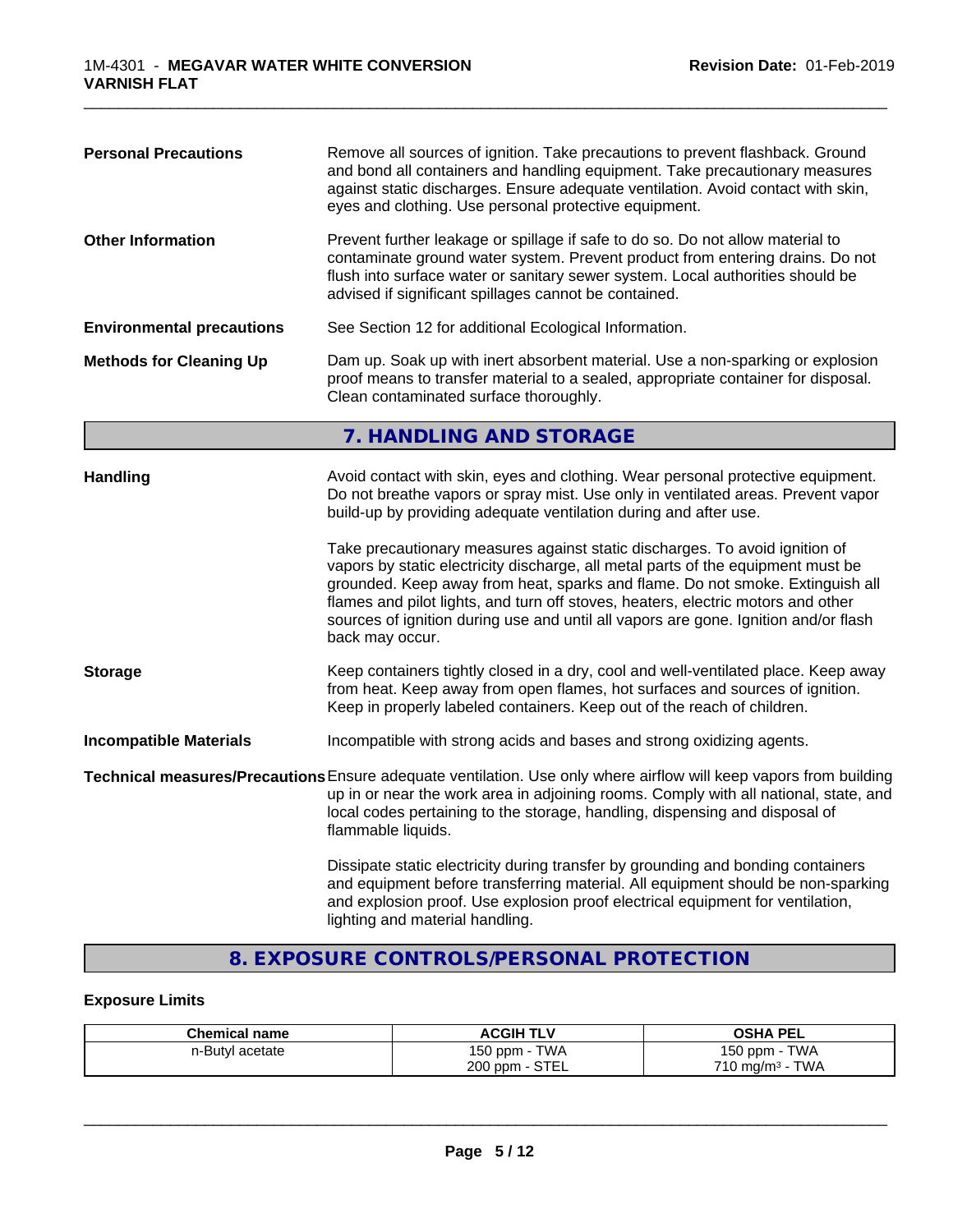| Isobutyl alcohol  | 50 ppm - TWA   | 100 ppm - TWA                |
|-------------------|----------------|------------------------------|
|                   |                | 300 mg/m $3$ - TWA           |
| Ethanol           | STEL: 1000 ppm | 1000 ppm - TWA               |
|                   |                | 1900 mg/m <sup>3</sup> - TWA |
| Acetone           | 250 ppm - TWA  | 1000 ppm - TWA               |
|                   | 500 ppm - STEL | 2400 mg/m <sup>3</sup> - TWA |
| Toluene           | 20 ppm - TWA   | 200 ppm - TWA                |
|                   |                | 300 ppm - Ceiling            |
| Silica, amorphous | N/E            | 20 mppcf - TWA               |
| Isopropyl alcohol | 200 ppm - TWA  | 400 ppm - TWA                |
|                   | 400 ppm - STEL | 980 mg/m $3$ - TWA           |
| Octane            | 300 ppm - TWA  | 500 ppm - TWA                |
|                   |                | 2350 mg/m <sup>3</sup> - TWA |
| Heptane           | 400 ppm - TWA  | 500 ppm - TWA                |
|                   | 500 ppm - STEL | 2000 mg/m <sup>3</sup> - TWA |

\_\_\_\_\_\_\_\_\_\_\_\_\_\_\_\_\_\_\_\_\_\_\_\_\_\_\_\_\_\_\_\_\_\_\_\_\_\_\_\_\_\_\_\_\_\_\_\_\_\_\_\_\_\_\_\_\_\_\_\_\_\_\_\_\_\_\_\_\_\_\_\_\_\_\_\_\_\_\_\_\_\_\_\_\_\_\_\_\_\_\_\_\_

#### **Legend**

ACGIH - American Conference of Governmental Industrial Hygienists Exposure Limits OSHA - Occupational Safety & Health Administration Exposure Limits N/E - Not Established

#### **Appropriate engineering controls**

| <b>Engineering Measures</b>          | Ensure adequate ventilation, especially in confined areas.                                                                                                                                                                                                                                                                                                          |  |
|--------------------------------------|---------------------------------------------------------------------------------------------------------------------------------------------------------------------------------------------------------------------------------------------------------------------------------------------------------------------------------------------------------------------|--|
| <b>Personal Protective Equipment</b> |                                                                                                                                                                                                                                                                                                                                                                     |  |
| <b>Eye/Face Protection</b>           | Safety glasses with side-shields. If splashes are likely to occur, wear:. Tightly<br>fitting safety goggles.                                                                                                                                                                                                                                                        |  |
| <b>Skin Protection</b>               | Long sleeved clothing. Protective gloves.                                                                                                                                                                                                                                                                                                                           |  |
| <b>Respiratory Protection</b>        | Use only with adequate ventilation. In operations where exposure limits are<br>exceeded, use a NIOSH approved respirator that has been selected by a<br>technically qualified person for the specific work conditions. When spraying the<br>product or applying in confined areas, wear a NIOSH approved respirator<br>specified for paint spray or organic vapors. |  |
| <b>Hygiene Measures</b>              | Avoid contact with skin, eyes and clothing. Remove and wash contaminated<br>clothing before re-use. Wash thoroughly after handling.                                                                                                                                                                                                                                 |  |

## **9. PHYSICAL AND CHEMICAL PROPERTIES**

| Appearance                  | liquid                   |
|-----------------------------|--------------------------|
| Odor                        | solvent                  |
| <b>Odor Threshold</b>       | No information available |
| Density (Ibs/gal)           | $7.9 - 8.0$              |
| <b>Specific Gravity</b>     | $0.95 - 0.97$            |
| рH                          | No information available |
| <b>Viscosity (cps)</b>      | No information available |
| Solubility(ies)             | No information available |
| <b>Water solubility</b>     | No information available |
| <b>Evaporation Rate</b>     | No information available |
| Vapor pressure @20 °C (kPa) | No information available |
| Vapor density               | No information available |
| Wt. % Solids                | $35 - 45$                |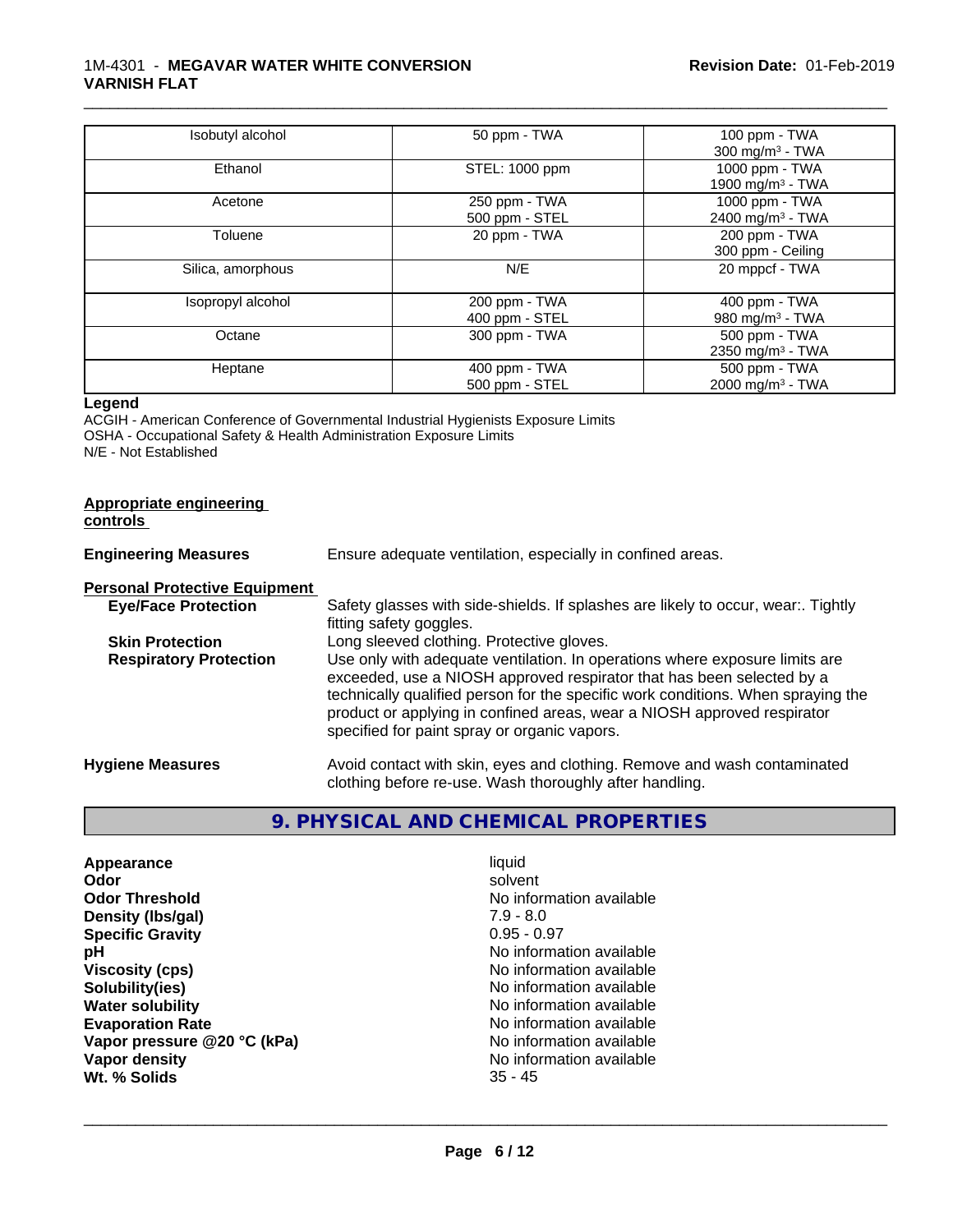#### 1M-4301 - **MEGAVAR WATER WHITE CONVERSION VARNISH FLAT**

| Vol. % Solids                        | $25 - 35$                |
|--------------------------------------|--------------------------|
| Wt. % Volatiles                      | $55 - 65$                |
| Vol. % Volatiles                     | $65 - 75$                |
| <b>VOC Regulatory Limit (g/L)</b>    | ~< 680                   |
| <b>Boiling Point (°F)</b>            | 136                      |
| <b>Boiling Point (°C)</b>            | 58                       |
| <b>Freezing Point (°F)</b>           | No information available |
| <b>Freezing Point (°C)</b>           | No information available |
| Flash Point (°F)                     | 39.0                     |
| Flash Point (°C)                     | 3.9                      |
| <b>Method</b>                        | <b>PMCC</b>              |
| Flammability (solid, gas)            | Not applicable           |
| <b>Upper flammability limit:</b>     | No information available |
| Lower flammability limit:            | No information available |
| <b>Autoignition Temperature (°F)</b> | No information available |
| <b>Autoignition Temperature (°C)</b> | No information available |
| Decomposition Temperature (°F)       | No information available |
| Decomposition Temperature (°C)       | No information available |
| <b>Partition coefficient</b>         | No information available |
|                                      |                          |

\_\_\_\_\_\_\_\_\_\_\_\_\_\_\_\_\_\_\_\_\_\_\_\_\_\_\_\_\_\_\_\_\_\_\_\_\_\_\_\_\_\_\_\_\_\_\_\_\_\_\_\_\_\_\_\_\_\_\_\_\_\_\_\_\_\_\_\_\_\_\_\_\_\_\_\_\_\_\_\_\_\_\_\_\_\_\_\_\_\_\_\_\_

## **10. STABILITY AND REACTIVITY**

| <b>Reactivity</b>                         | No data available                                                                                                         |
|-------------------------------------------|---------------------------------------------------------------------------------------------------------------------------|
| <b>Chemical Stability</b>                 | Stable under normal conditions. Hazardous polymerisation<br>does not occur.                                               |
| <b>Conditions to avoid</b>                | Keep away from open flames, hot surfaces, static<br>electricity and sources of ignition. Sparks. Elevated<br>temperature. |
| <b>Incompatible Materials</b>             | Incompatible with strong acids and bases and strong<br>oxidizing agents.                                                  |
| <b>Hazardous Decomposition Products</b>   | Thermal decomposition can lead to release of irritating<br>gases and vapors.                                              |
| <b>Possibility of hazardous reactions</b> | None under normal conditions of use.                                                                                      |

**11. TOXICOLOGICAL INFORMATION**

**Product Information**

#### **Information on likely routes of exposure**

**Principal Routes of Exposure** Eye contact, skin contact and inhalation.

**Acute Toxicity** 

**Product Information** Repeated or prolonged exposure to organic solvents may lead to permanent brain and nervous system damage. Intentional misuse by deliberately concentrating and inhaling vapors may be harmful or fatal.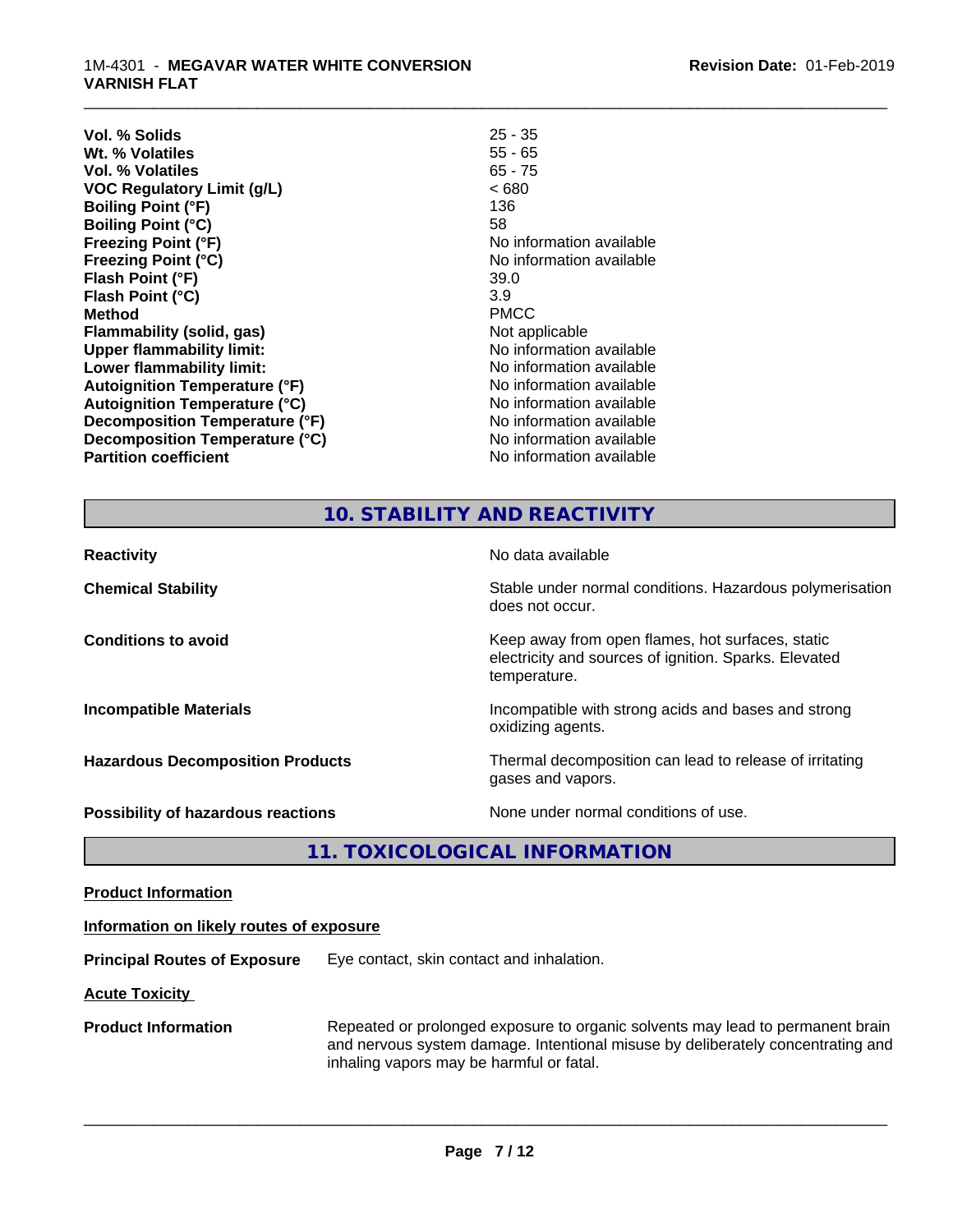### **<u>Symptoms related to the physical, chemical and toxicological characteristics</u>**

| <b>Symptoms</b>                 | No information available                                                                                                                                                                                                                                      |  |
|---------------------------------|---------------------------------------------------------------------------------------------------------------------------------------------------------------------------------------------------------------------------------------------------------------|--|
|                                 | Delayed and immediate effects as well as chronic effects from short and long-term exposure                                                                                                                                                                    |  |
| Eye contact                     | Severely irritating to eyes. May cause burns. Risk of serious damage to eyes.                                                                                                                                                                                 |  |
| <b>Skin contact</b>             | May cause skin irritation and/or dermatitis. Prolonged skin contact may defat the<br>skin and produce dermatitis.                                                                                                                                             |  |
| Ingestion                       | Harmful if swallowed. Ingestion may cause irritation to mucous membranes. Small<br>amounts of this product aspirated into the respiratory system during ingestion or<br>vomiting may cause mild to severe pulmonary injury, possibly progressing to<br>death. |  |
| <b>Inhalation</b>               | Harmful by inhalation. High vapor / aerosol concentrations are irritating to the<br>eyes, nose, throat and lungs and may cause headaches, dizziness, drowsiness,<br>unconsciousness, and other central nervous system effects.                                |  |
| <b>Sensitization</b>            | May cause an allergic skin reaction                                                                                                                                                                                                                           |  |
| <b>Neurological Effects</b>     | No information available.                                                                                                                                                                                                                                     |  |
| <b>Mutagenic Effects</b>        | No information available.                                                                                                                                                                                                                                     |  |
| <b>Reproductive Effects</b>     | May damage fertility or the unborn child.                                                                                                                                                                                                                     |  |
| <b>Developmental Effects</b>    | No information available.                                                                                                                                                                                                                                     |  |
| <b>Target organ effects</b>     | No information available.                                                                                                                                                                                                                                     |  |
| <b>STOT - repeated exposure</b> | Causes damage to organs through prolonged or repeated exposure if inhaled.<br>May cause disorder and damage to the. liver. kidney. spleen. blood. Central<br>nervous system.                                                                                  |  |
| <b>STOT - single exposure</b>   | May cause disorder and damage to the. Respiratory system. Central nervous<br>system.                                                                                                                                                                          |  |
| Other adverse effects           | No information available.                                                                                                                                                                                                                                     |  |
| <b>Aspiration Hazard</b>        | May be harmful if swallowed and enters airways. Small amounts of this product<br>aspirated into the respiratory system during ingestion or vomiting may cause mild<br>to severe pulmonary injury, possibly progressing to death.                              |  |

### **Numerical measures of toxicity**

### **The following values are calculated based on chapter 3.1 of the GHS document**

| ATEmix (oral)                        | 8904 mg/ka |
|--------------------------------------|------------|
| <b>ATEmix (dermal)</b>               | 9699 mg/kg |
| <b>ATEmix (inhalation-dust/mist)</b> | 61.5 ma/L  |
| <b>ATEmix (inhalation-vapor)</b>     | 86.6 mg/L  |

### **Component Information**

| Chemical name               | Oral LD50             | Dermal LD50              | Inhalation LC50                       |
|-----------------------------|-----------------------|--------------------------|---------------------------------------|
| n-Butyl acetate<br>123-86-4 | $= 10768$ mg/kg (Rat) | $> 17600$ mg/kg (Rabbit) |                                       |
| Isobutyl alcohol<br>78-83-1 | $= 2460$ mg/kg (Rat)  | $=$ 3400 mg/kg (Rabbit)  | $> 6.5$ mg/L (Rat) 4 h                |
| Ethanol<br>64-17-5          | $= 7060$ mg/kg (Rat)  | $\overline{\phantom{a}}$ | $= 124.7$ mg/L (Rat) 4 h              |
| Acetone<br>67-64-1          | $= 5800$ mg/kg (Rat)  |                          | $= 50100$ mg/m <sup>3</sup> (Rat) 8 h |
| VM&P naphtha<br>64742-89-8  |                       | $=$ 3000 mg/kg (Rabbit)  |                                       |
| Toluene<br>108-88-3         | $= 2600$ mg/kg (Rat)  | $= 12000$ mg/kg (Rabbit) | $= 12.5$ mg/L (Rat) 4 h               |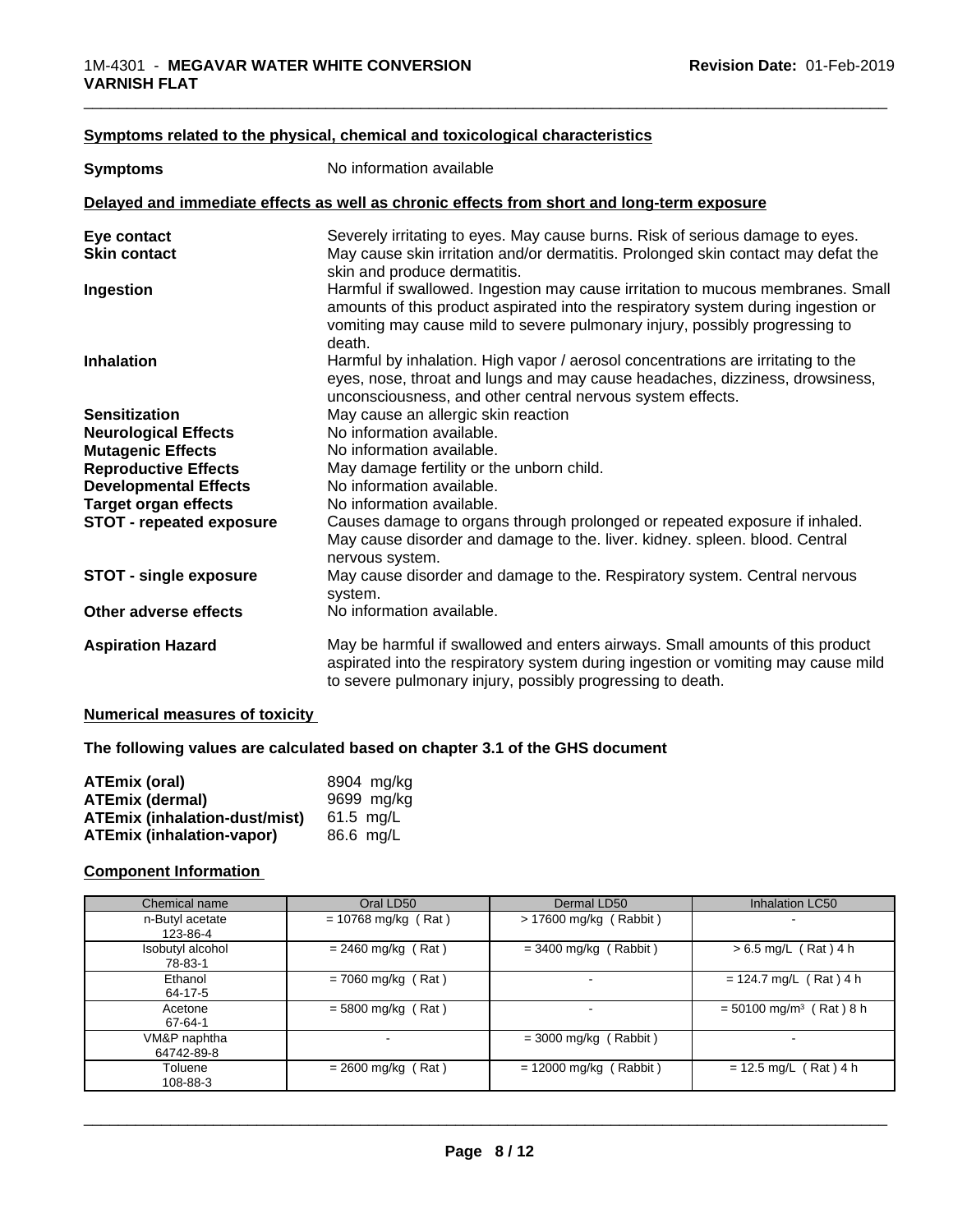### 1M-4301 - **MEGAVAR WATER WHITE CONVERSION VARNISH FLAT**

| Silica, amorphous<br>7631-86-9   | $>$ 5000 mg/kg (Rat) | $>$ 2000 mg/kg (Rabbit)    | $> 2.2$ mg/L (Rat) 1 h                                          |
|----------------------------------|----------------------|----------------------------|-----------------------------------------------------------------|
| Isopropyl alcohol<br>67-63-0     | $= 1870$ mg/kg (Rat) | $= 4059$ mg/kg (Rabbit)    | $= 72600$ mg/m <sup>3</sup> (Rat) 4 h                           |
| Methyl ethyl ketoxime<br>96-29-7 | $= 930$ mg/kg (Rat)  | 1000 - 1800 mg/kg (Rabbit) | $>$ 4800 mg/m <sup>3</sup> (Rat) 4 h                            |
| Octane<br>111-65-9               |                      |                            | $(Rat)$ 4 h = 25260 ppm<br>$= 118$ g/m <sup>3</sup><br>(Rat)4 h |
| Heptane<br>142-82-5              |                      | $=$ 3000 mg/kg (Rabbit)    | $= 103$ g/m <sup>3</sup> (Rat) 4 h                              |

#### Component Sensitization n-Butyl acetate 123-86-4 ( 20 - 25 )

non-sensitizing (guinea pig)

\_\_\_\_\_\_\_\_\_\_\_\_\_\_\_\_\_\_\_\_\_\_\_\_\_\_\_\_\_\_\_\_\_\_\_\_\_\_\_\_\_\_\_\_\_\_\_\_\_\_\_\_\_\_\_\_\_\_\_\_\_\_\_\_\_\_\_\_\_\_\_\_\_\_\_\_\_\_\_\_\_\_\_\_\_\_\_\_\_\_\_\_\_

## **Carcinogenicity**

*Limited evidence of a carcinogenic effect.*

**12. ECOLOGICAL INFORMATION**

## **Ecotoxicity Effects**

The environmental impact of this product has not been fully investigated.

## **Product Information**

## **Acute Toxicity to Fish**

No information available

#### **Acute Toxicity to Aquatic Invertebrates**

No information available

#### **Acute Toxicity to Aquatic Plants**

No information available

#### **Persistence / Degradability**

No information available.

#### **Bioaccumulation**

There is no data for this product.

#### **Mobility in Environmental Media**

No information available.

## **Ozone**

Not applicable

## **Component Information**

#### **Acute Toxicity to Fish**

## n-Butyl acetate

LC50: 18 mg/L (Fathead Minnow - 96 hr.) Acetone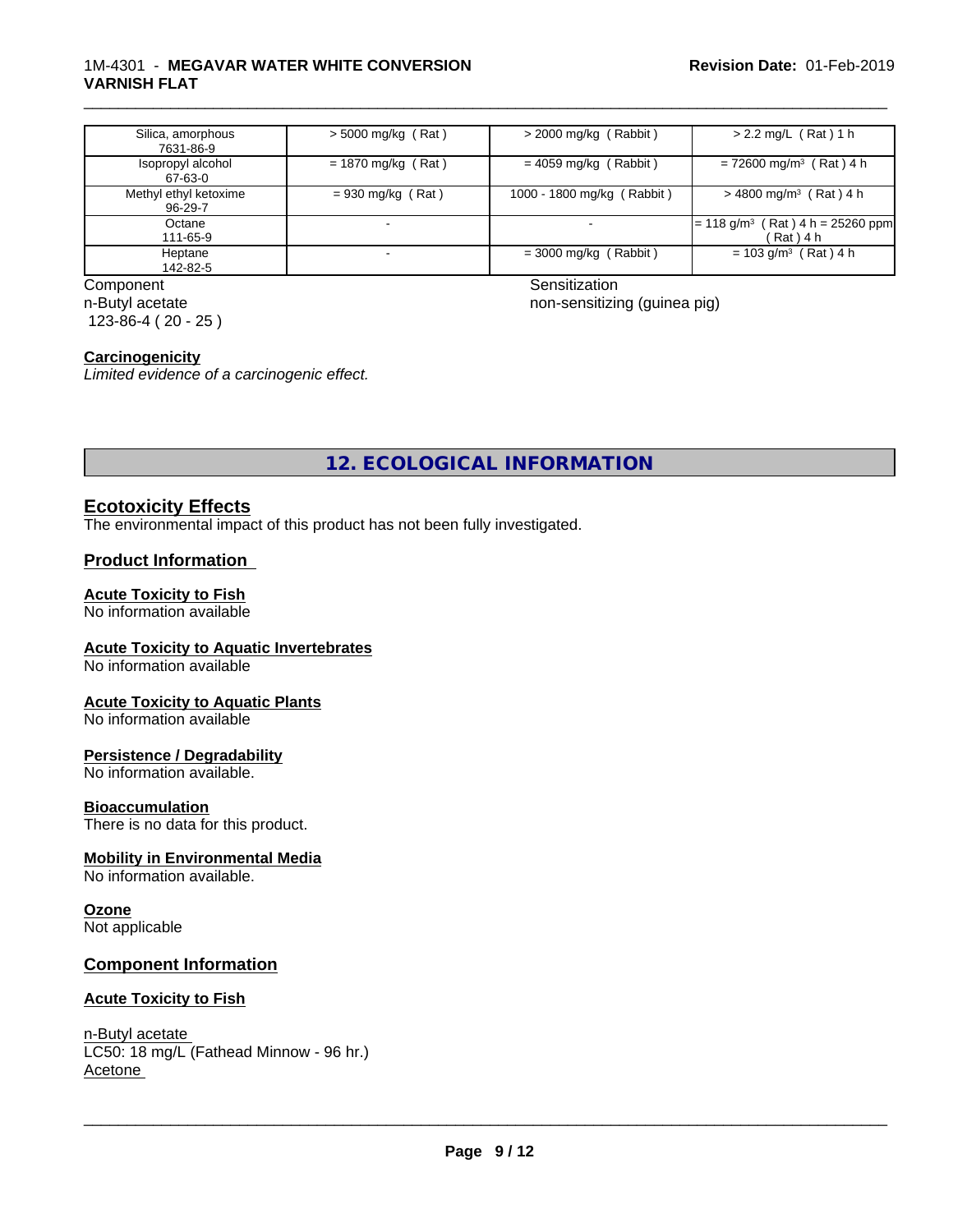### 1M-4301 - **MEGAVAR WATER WHITE CONVERSION VARNISH FLAT**

LC50: 8300 (Bluegill - 96 hr.) mg/L Methyl ethyl ketoxime LC50: 48 mg/L (Bluegill sunfish - 96 hr.)

### **Acute Toxicity to Aquatic Invertebrates**

n-Butyl acetate EC50: 72.8 mg/L (Daphnia magna - 48 hr.) Acetone EC50: 12600 mg/L (Daphnia magna - 48 hr.) Methyl ethyl ketoxime EC50: 750 mg/L (Daphnia magna - 48 hr.)

### **Acute Toxicity to Aquatic Plants**

n-Butyl acetate EC50: 674.7 mg/L (Green algae (Scenedesmus subspicatus), 72 hrs.)

## **13. DISPOSAL CONSIDERATIONS**

\_\_\_\_\_\_\_\_\_\_\_\_\_\_\_\_\_\_\_\_\_\_\_\_\_\_\_\_\_\_\_\_\_\_\_\_\_\_\_\_\_\_\_\_\_\_\_\_\_\_\_\_\_\_\_\_\_\_\_\_\_\_\_\_\_\_\_\_\_\_\_\_\_\_\_\_\_\_\_\_\_\_\_\_\_\_\_\_\_\_\_\_\_

| <b>Waste Disposal Method</b>   | Dispose of in accordance with federal, state, and local regulations. Local<br>requirements may vary, consult your sanitation department or state-designated<br>environmental protection agency for more disposal options. |
|--------------------------------|---------------------------------------------------------------------------------------------------------------------------------------------------------------------------------------------------------------------------|
| <b>Empty Container Warning</b> | Emptied containers may retain product residue. Follow label warnings even after<br>container is emptied. Residual vapors may explode on ignition.                                                                         |

**14. TRANSPORT INFORMATION**

| DOT<br><b>Proper Shipping Name</b><br><b>Hazard class</b><br>UN-No.<br><b>Packing Group</b><br><b>Description</b> | <b>PAINT</b><br>3<br>UN1263<br>Ш<br>UN1263, PAINT, 3, II |
|-------------------------------------------------------------------------------------------------------------------|----------------------------------------------------------|
| <b>ICAO/IATA</b>                                                                                                  | Contact the preparer for further information.            |
| <b>IMDG / IMO</b>                                                                                                 | Contact the preparer for further information.            |
|                                                                                                                   | <b>15. REGULATORY INFORMATION</b>                        |

## **International Inventories**

| <b>TSCA: United States</b> | Yes - All components are listed or exempt. |
|----------------------------|--------------------------------------------|
| <b>DSL: Canada</b>         | Yes - All components are listed or exempt. |

## **Federal Regulations**

**SARA 311/312 hazardous categorization**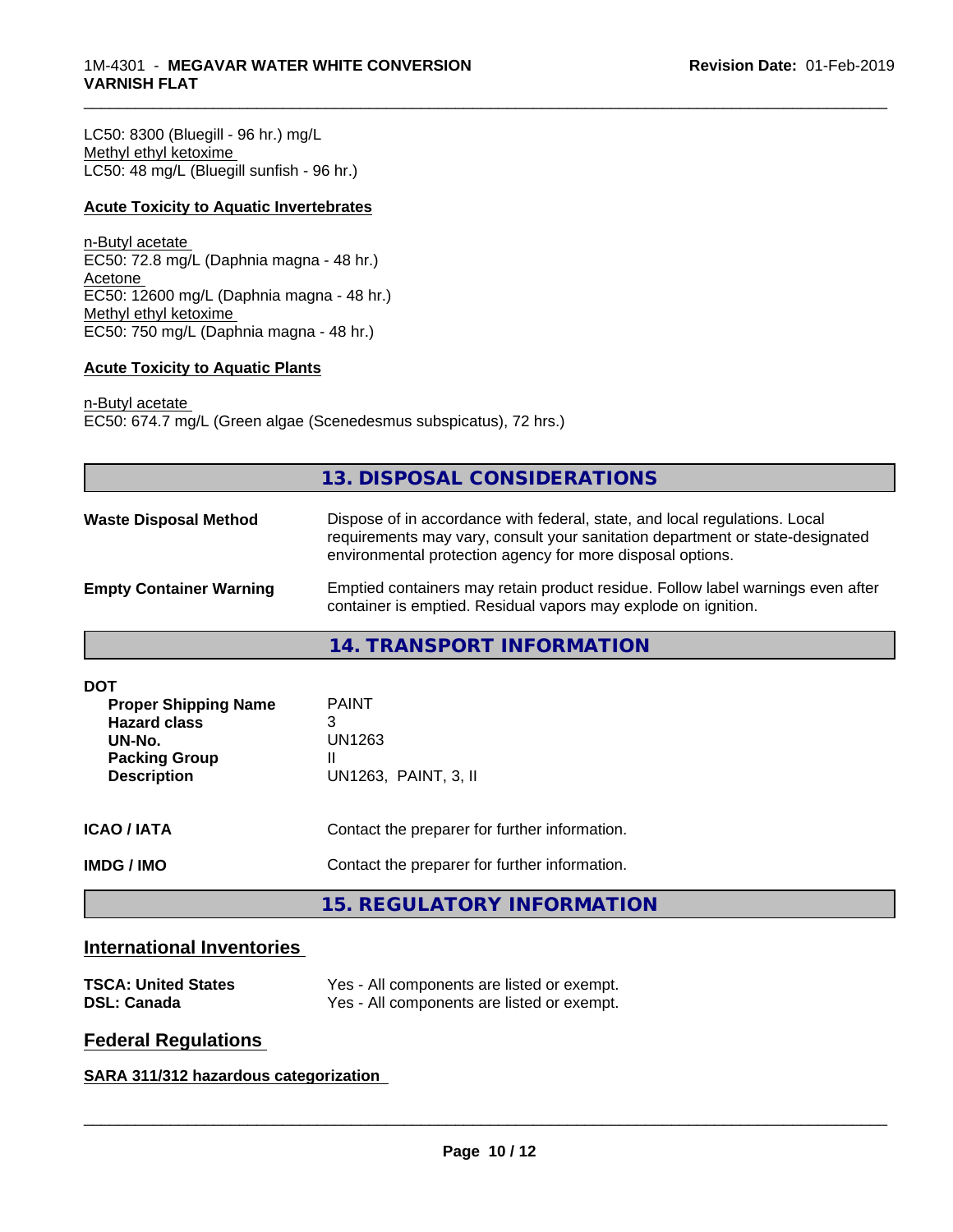| Acute health hazard               | Yes |  |
|-----------------------------------|-----|--|
| Chronic Health Hazard             | Yes |  |
| Fire hazard                       | Yes |  |
| Sudden release of pressure hazard | Nο  |  |
| Reactive Hazard                   | N٥  |  |

### **SARA 313**

Section 313 of Title III of the Superfund Amendments and Reauthorization Act of 1986 (SARA). This product contains a chemical or chemicals which are subject to the reporting requirements of the Act and Title 40 of the Code of Federal Regulations, Part 372:

| <b>Chemical name</b> | CAS No.  | Weight-% | <b>CERCLA/SARA 313</b><br>(de minimis concentration) |
|----------------------|----------|----------|------------------------------------------------------|
| Toluene              | 108-88-3 | - 5      |                                                      |
| Isopropyl alcohol    | 67-63-0  | - 5      |                                                      |

\_\_\_\_\_\_\_\_\_\_\_\_\_\_\_\_\_\_\_\_\_\_\_\_\_\_\_\_\_\_\_\_\_\_\_\_\_\_\_\_\_\_\_\_\_\_\_\_\_\_\_\_\_\_\_\_\_\_\_\_\_\_\_\_\_\_\_\_\_\_\_\_\_\_\_\_\_\_\_\_\_\_\_\_\_\_\_\_\_\_\_\_\_

## **Clean Air Act,Section 112 Hazardous Air Pollutants (HAPs) (see 40 CFR 61)**

This product contains the following HAPs:

| <b>Chemical name</b> | CAS No.  | Weight-% | <b>Hazardous Air Pollutant</b> |
|----------------------|----------|----------|--------------------------------|
|                      |          |          | (HAP)                          |
| <b>Foluene</b>       | 108-88-3 |          | Listed                         |

## **US State Regulations**

### **California Proposition 65**

**AVIMARNING:** Cancer and Reproductive Harm– www.P65warnings.ca.gov

#### **State Right-to-Know**

| <b>Chemical name</b> | <b>Massachusetts</b> | <b>New Jersey</b> | Pennsylvania |
|----------------------|----------------------|-------------------|--------------|
| n-Butyl acetate      |                      |                   |              |
| Isobutyl alcohol     |                      |                   |              |
| Ethanol              |                      |                   |              |
| Acetone              |                      |                   |              |
| Toluene              |                      |                   |              |
| Silica, amorphous    |                      |                   |              |
| Isopropyl alcohol    |                      |                   |              |
| cellulose, nitrate   |                      |                   |              |
| 2-Butoxyethanol      |                      |                   |              |

#### **Legend**

X - Listed

**16. OTHER INFORMATION**